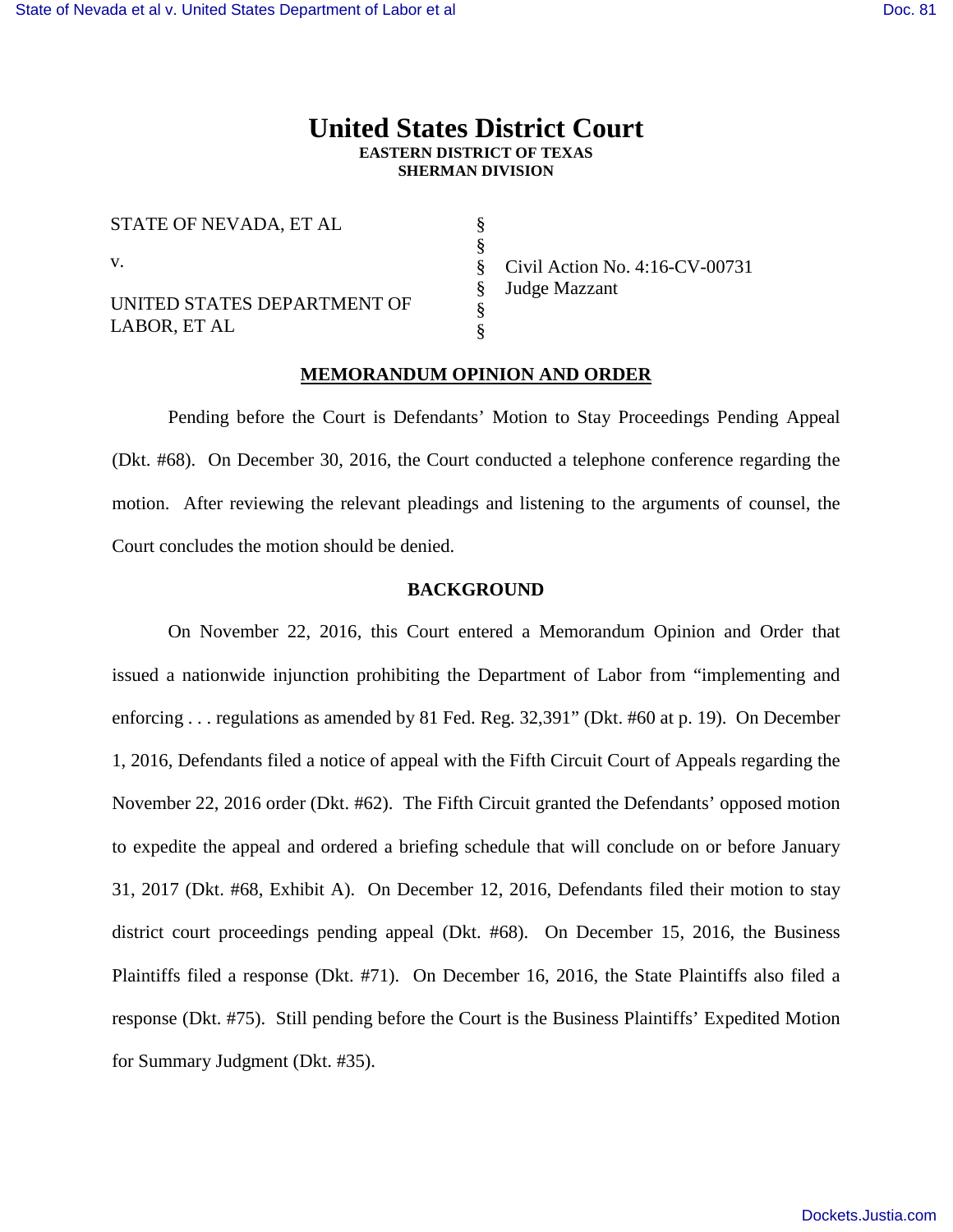## **ANALYSIS**

A district court has broad discretion to stay proceedings in the interest of justice and to control its docket. *Landis v. N. Am. Co.*, 299 U.S. 248, 254 (1936). "Proper use of this authority 'calls for the exercise of judgment, which must weigh competing interests and maintain an even balance."' *Wedgeworth v. Fibreboard Corp.*, 706 F.2d 541, 545 (5th Cir. 1983) (quoting *Landis*, 299 U.S. at 254–55). To determine whether a district court should grant a discretionary stay pending an interlocutory appeal, district courts employ the following four-factor test: "(1) whether the stay applicant has made a strong showing that he is likely to succeed on the merits; (2) whether the applicant will be irreparably injured absent a stay; (3) whether issuance of the stay will substantially injure other parties interested in the proceeding; and (4) where the public interest lies." *Nken v. Holder*, 556 U.S. 418, 434 (2009) (internal quotation marks and citation omitted). The movant bears the burden of showing that a stay is warranted. *Id.* at 433–34. Although each part of the test must be met, the Fifth Circuit has stated that a "movant need not always show a probability of success on the merits; instead, the movant need only present a substantial case on the merits when a serious legal question is involved and show that the balance of equities weighs heavily in favor of granting the stay." *Ruiz v. Estelle*, 650 F.2d 555, 565 (5th Cir. 1981).

Here, there is no question that the issues presented on appeal—whether the Department of Labor's proposed overtime regulations are legal—are serious to both the litigants and to the public at large. *See Wildmon v. Berwick Universal Pictures*, 983 F.2d 21, 23–24 (5th Cir. 1992) (deciding a serious legal question exists when there are legal issues that involve significant public concerns and impact federal and or state relations); *see generally* Dkt. #60 (indicating the